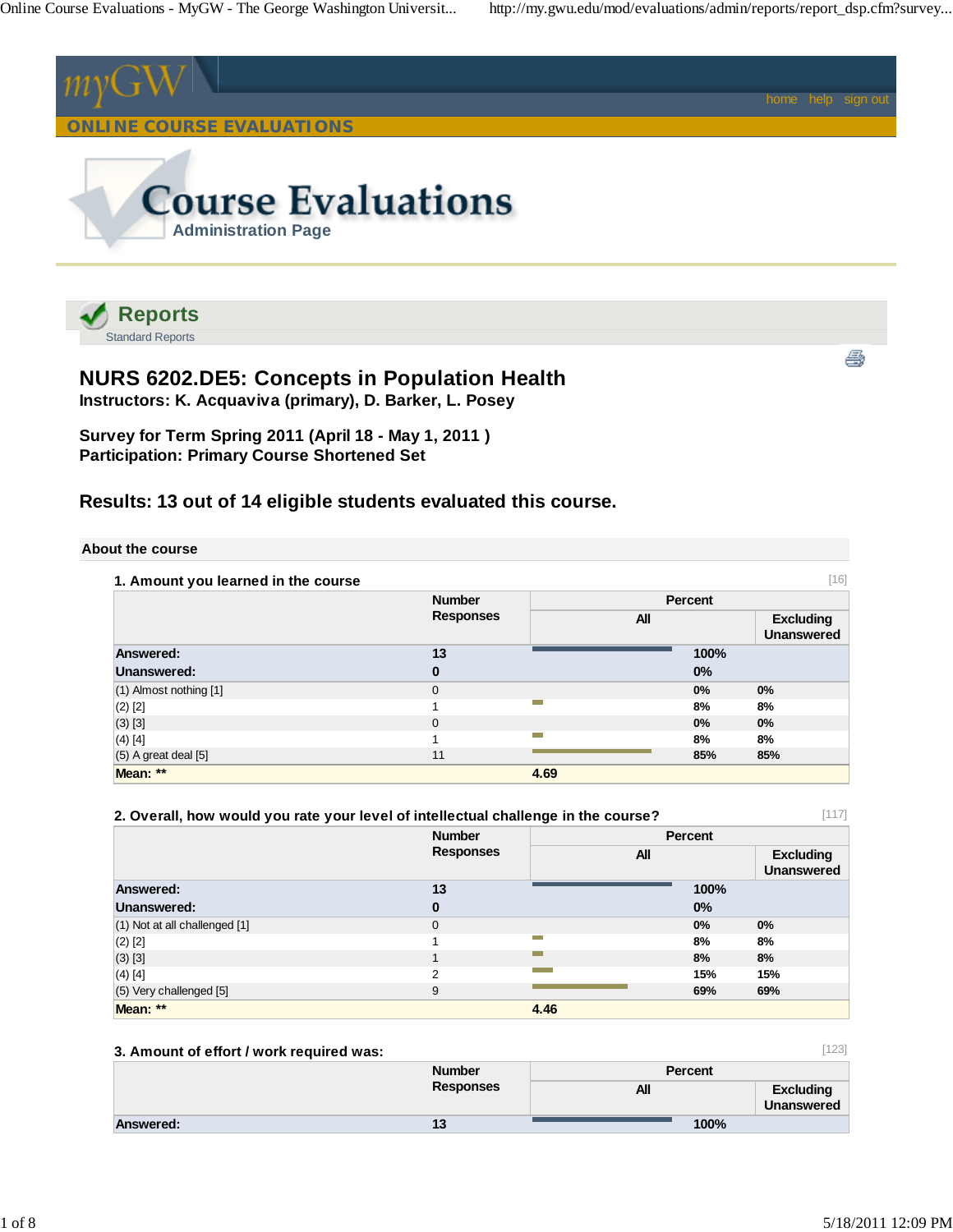| Unanswered:                     |          |      | 0%         |       |
|---------------------------------|----------|------|------------|-------|
| $(1)$ Very little $[1]$         | 0        |      | 0%         | $0\%$ |
| $(2)$ [2]                       |          |      | 0%         | 0%    |
| $(3)$ [3]                       | $\Omega$ |      | 0%         | $0\%$ |
| $(4)$ [4]                       | 3        |      | 23%        | 23%   |
| $(5)$ A great deal $[5]$        | 10       |      | <b>77%</b> | 77%   |
| Not applicable / No opinion [x] |          |      | 0%         | 0%    |
| Mean: **                        |          | 4.77 |            |       |

|  | 4. Overall, how would you rate your level of engagement in the subject matter? |  |
|--|--------------------------------------------------------------------------------|--|
|--|--------------------------------------------------------------------------------|--|

[118]

[129]

|                                | <b>Number</b>    |                | Percent |                                       |
|--------------------------------|------------------|----------------|---------|---------------------------------------|
|                                | <b>Responses</b> | <b>All</b>     |         | <b>Excluding</b><br><b>Unanswered</b> |
| <b>Answered:</b>               | 13               |                | 100%    |                                       |
| Unanswered:                    | 0                |                | 0%      |                                       |
| $(1)$ Not at all engaged $[1]$ | $\mathbf 0$      |                | 0%      | $0\%$                                 |
| $(2)$ [2]                      | $\mathbf 0$      |                | 0%      | $0\%$                                 |
| (3) [3]                        |                  |                | 8%      | 8%                                    |
| $(4)$ [4]                      |                  | <b>College</b> | 8%      | 8%                                    |
| $(5)$ Very engaged $[5]$       | 11               |                | 85%     | 85%                                   |
| Mean: **                       |                  | 4.77           |         |                                       |

# **5. Increased conceptual understanding and/or critical thinking.**

|                                 | <b>Number</b>    | Percent    |       |                                       |
|---------------------------------|------------------|------------|-------|---------------------------------------|
|                                 | <b>Responses</b> | <b>All</b> |       | <b>Excluding</b><br><b>Unanswered</b> |
| Answered:                       | 13               |            | 100%  |                                       |
| Unanswered:                     | $\bf{0}$         |            | 0%    |                                       |
| $(1)$ Not at all $[1]$          | $\mathbf{0}$     |            | 0%    | $0\%$                                 |
| $(2)$ [2]                       | 0                |            | $0\%$ | 0%                                    |
| (3) [3]                         |                  |            | 8%    | 8%                                    |
| (4) [4]                         | 3                |            | 23%   | 23%                                   |
| $(5)$ A great deal $[5]$        | 9                |            | 69%   | 69%                                   |
| Not applicable / No opinion [x] | 0                |            | 0%    | $0\%$                                 |
| Mean: **                        |                  | 4.62       |       |                                       |

| [122]<br>6. Course content was organized in a manner that facilitated learning. |                  |      |                |                                       |
|---------------------------------------------------------------------------------|------------------|------|----------------|---------------------------------------|
|                                                                                 | <b>Number</b>    |      | <b>Percent</b> |                                       |
|                                                                                 | <b>Responses</b> |      | All            | <b>Excluding</b><br><b>Unanswered</b> |
| Answered:                                                                       | 13               |      | 100%           |                                       |
| Unanswered:                                                                     | 0                |      | $0\%$          |                                       |
| $(1)$ Not at all $[1]$                                                          | $\mathbf{0}$     |      | $0\%$          | $0\%$                                 |
| $(2)$ $[2]$                                                                     | 0                |      | 0%             | $0\%$                                 |
| (3) [3]                                                                         |                  | m.   | 8%             | 8%                                    |
| (4) [4]                                                                         |                  |      | 8%             | 8%                                    |
| $(5)$ Completely $[5]$                                                          | 11               |      | 85%            | 85%                                   |
| Not applicable / No opinion [x]                                                 | 0                |      | 0%             | $0\%$                                 |
| Mean: **                                                                        |                  | 4.77 |                |                                       |

## **7. Number of hours per week outside of class typically spent doing readings, assignments, reviewing notes, writing papers, studying for exams**

[15]

| reviewing notes, writing papers, studying for exams |                  |                |                                |  |
|-----------------------------------------------------|------------------|----------------|--------------------------------|--|
|                                                     | <b>Number</b>    | <b>Percent</b> |                                |  |
|                                                     | <b>Responses</b> | All            | <b>Excluding</b><br>Unanswered |  |
| <b>Answered:</b>                                    | 13               | 100%           |                                |  |
| Unanswered:                                         |                  | $0\%$          |                                |  |

Less than one hour or none 0 **0 0 m**  $\frac{1}{2}$  0 m  $\frac{1}{2}$  0 m  $\frac{1}{2}$  0 m  $\frac{1}{2}$  0 m  $\frac{1}{2}$  0 m  $\frac{1}{2}$  0 m  $\frac{1}{2}$  0 m  $\frac{1}{2}$  0 m  $\frac{1}{2}$  0 m  $\frac{1}{2}$  0 m  $\frac{1}{2}$  0 m  $\frac{1}{2}$  0 m  $\frac{1}{2}$  0 m  $\frac$ 1-2 hours 0 **0% 0%**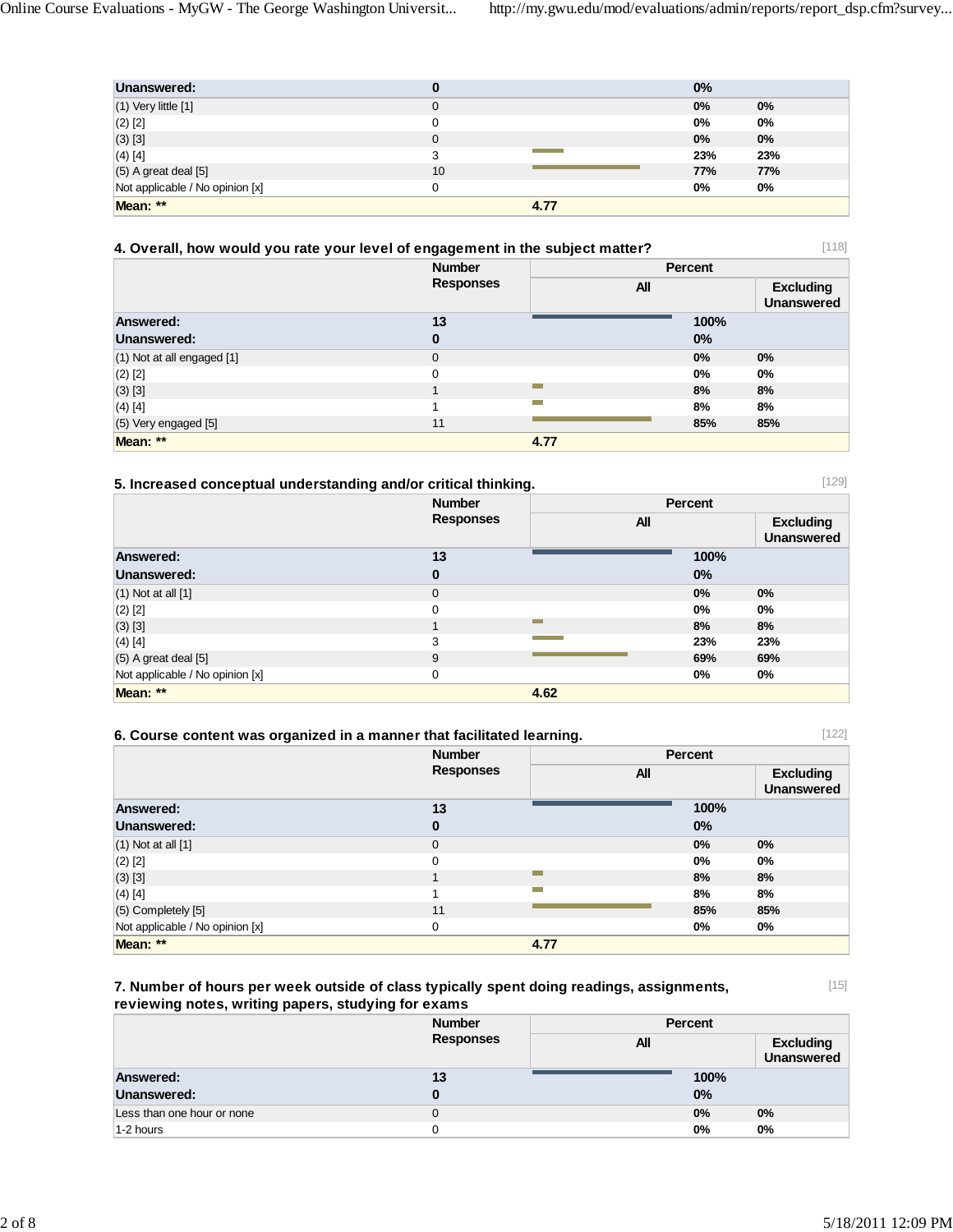[680]

[134]

[133]

| 3-4 hours          |   |                                   | 8%  | 8%  |
|--------------------|---|-----------------------------------|-----|-----|
| 5-6 hours          |   | <b>Contract Contract Contract</b> | 23% | 23% |
| 7-8 hours          |   |                                   | 15% | 15% |
| $9-10$ hours       |   | <b>Contract Contract Contract</b> | 23% | 23% |
| More than 10 hours | 4 |                                   | 31% | 31% |

## **8. Overall rating of the course**

| -                     |                                   |            |       |                                       |
|-----------------------|-----------------------------------|------------|-------|---------------------------------------|
|                       | <b>Number</b><br><b>Responses</b> | Percent    |       |                                       |
|                       |                                   | <b>All</b> |       | <b>Excluding</b><br><b>Unanswered</b> |
| Answered:             | 13                                |            | 100%  |                                       |
| Unanswered:           | 0                                 |            | 0%    |                                       |
| $(1)$ Poor $[1]$      | $\mathbf 0$                       |            | $0\%$ | $0\%$                                 |
| $(2)$ $[2]$           | 0                                 |            | 0%    | $0\%$                                 |
| (3) [3]               | $\mathbf 0$                       |            | 0%    | $0\%$                                 |
| $(4)$ [4]             | 3                                 |            | 23%   | 23%                                   |
| $(5)$ Excellent $[5]$ | 10                                |            | 77%   | 77%                                   |
| Mean: **              |                                   | 4.77       |       |                                       |

### **About the instructor**

| [132]<br>9. Was knowledgeable about the subject and course material. |                  |                |                                       |  |
|----------------------------------------------------------------------|------------------|----------------|---------------------------------------|--|
|                                                                      | <b>Number</b>    | <b>Percent</b> |                                       |  |
|                                                                      | <b>Responses</b> | <b>All</b>     | <b>Excluding</b><br><b>Unanswered</b> |  |
| <b>Answered:</b>                                                     | 13               | 100%           |                                       |  |
| Unanswered:                                                          | 0                | 0%             |                                       |  |
| (1) Not at all knowledgeable [1]                                     | $\mathbf 0$      | 0%             | 0%                                    |  |
| $(2)$ [2]                                                            | $\Omega$         | 0%             | $0\%$                                 |  |
| $(3)$ [3]                                                            | $\Omega$         | 0%             | 0%                                    |  |
| $(4)$ [4]                                                            | 0                | 0%             | $0\%$                                 |  |
| (5) Very knowledgeable [5]                                           | 13               | 100%           | 100%                                  |  |
| Not applicable / No opinion [x]                                      | 0                | $0\%$          | $0\%$                                 |  |
| Mean: **                                                             | 5.00             |                |                                       |  |

## **10. Accessibility outside of class.**

|                                 | <b>Number</b>    |            | Percent |                                       |
|---------------------------------|------------------|------------|---------|---------------------------------------|
|                                 | <b>Responses</b> | <b>All</b> |         | <b>Excluding</b><br><b>Unanswered</b> |
| Answered:                       | 13               |            | 100%    |                                       |
| Unanswered:                     | $\bf{0}$         |            | 0%      |                                       |
| (1) Not at all accessible [1]   | $\mathbf{0}$     |            | 0%      | $0\%$                                 |
| $(2)$ [2]                       | $\Omega$         |            | 0%      | $0\%$                                 |
| (3) [3]                         | $\mathbf{0}$     |            | $0\%$   | $0\%$                                 |
| $(4)$ [4]                       | $\Omega$         |            | 0%      | 0%                                    |
| $(5)$ Very accessible $[5]$     | 13               |            | 100%    | 100%                                  |
| Not applicable / No opinion [x] | 0                |            | $0\%$   | 0%                                    |
| Mean: **                        |                  | 5.00       |         |                                       |

# **11. Enthusiasm for topic/subject.**

|                                 | <b>Number</b><br><b>Responses</b> |                          | Percent |                                       |
|---------------------------------|-----------------------------------|--------------------------|---------|---------------------------------------|
|                                 |                                   | All                      |         | <b>Excluding</b><br><b>Unanswered</b> |
| <b>Answered:</b>                | 11                                |                          | 85%     |                                       |
| Unanswered:                     | 2                                 | <b>Contract Contract</b> | 15%     |                                       |
| (1) Not at all enthusiastic [1] | $\Omega$                          |                          | 0%      | 0%                                    |
| $(2)$ $[2]$                     | 0                                 |                          | 0%      | $0\%$                                 |
| (3) [3]                         | 0                                 |                          | 0%      | $0\%$                                 |
| $(4)$ [4]                       | 0                                 |                          | 0%      | 0%                                    |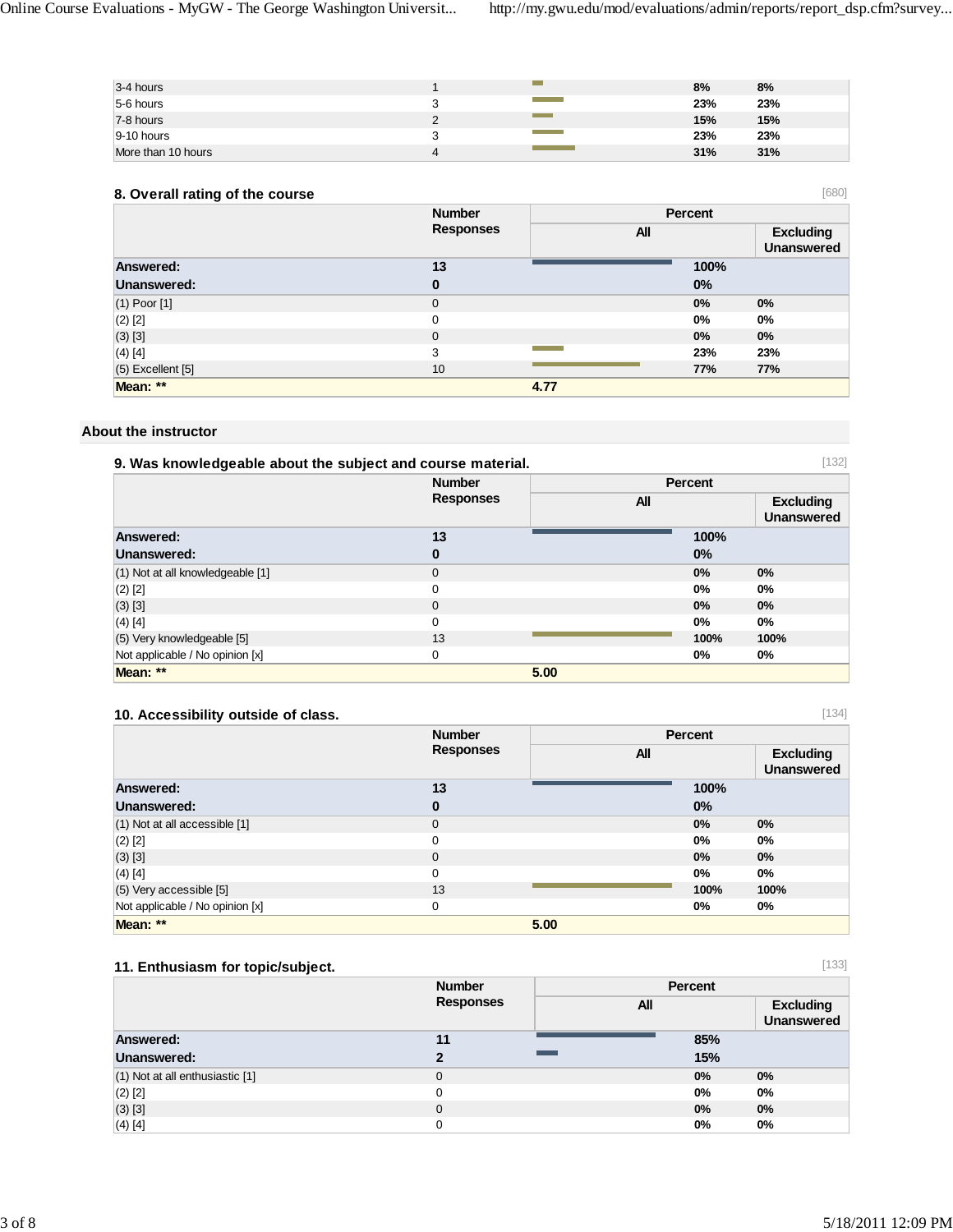[136]

[679]

| Mean: **                        | 5.00 |     |      |  |
|---------------------------------|------|-----|------|--|
| Not applicable / No opinion [x] |      | 0%  | 0%   |  |
| (5) Very enthusiastic [5]       |      | 85% | 100% |  |
|                                 |      |     |      |  |

| [135]<br>12. Designed and used fair grading procedures. |                  |                |                                       |  |
|---------------------------------------------------------|------------------|----------------|---------------------------------------|--|
|                                                         | <b>Number</b>    | <b>Percent</b> |                                       |  |
|                                                         | <b>Responses</b> | <b>All</b>     | <b>Excluding</b><br><b>Unanswered</b> |  |
| Answered:                                               | 13               |                | 100%                                  |  |
| Unanswered:                                             | $\bf{0}$         | 0%             |                                       |  |
| $(1)$ Not at all fair $[1]$                             | $\mathbf{0}$     | $0\%$          | $0\%$                                 |  |
| $(2)$ [2]                                               | 0                | 0%             | 0%                                    |  |
| $(3)$ [3]                                               | $\mathbf{0}$     | $0\%$          | $0\%$                                 |  |
| $(4)$ [4]                                               | 0                | $0\%$          | 0%                                    |  |
| $(5)$ Very fair $[5]$                                   | 13               | 100%           | 100%                                  |  |
| Not applicable / No opinion [x]                         | 0                | 0%             | 0%                                    |  |
| Mean: **                                                |                  | 5.00           |                                       |  |

#### **13. Provided adequate feedback on exams/papers/performance.**

|                                 | <b>Number</b>    | <b>Percent</b> |                                       |
|---------------------------------|------------------|----------------|---------------------------------------|
|                                 | <b>Responses</b> | <b>All</b>     | <b>Excluding</b><br><b>Unanswered</b> |
| Answered:                       | 13               |                | 100%                                  |
| Unanswered:                     | $\bf{0}$         | 0%             |                                       |
| $(1)$ Not adequate $[1]$        | $\mathbf{0}$     | 0%             | 0%                                    |
| $(2)$ [2]                       | 0                | $0\%$          | $0\%$                                 |
| (3) [3]                         | $\mathbf{0}$     | 0%             | 0%                                    |
| $(4)$ [4]                       | 0                | 0%             | $0\%$                                 |
| (5) Very adequate [5]           | 13               | 100%           | 100%                                  |
| Not applicable / No opinion [x] | 0                | 0%             | $0\%$                                 |
| Mean: **                        |                  | 5.00           |                                       |

#### **14. Overall rating of the instructor**

|                       | <b>Number</b>    |            | Percent |                                       |
|-----------------------|------------------|------------|---------|---------------------------------------|
|                       | <b>Responses</b> | <b>All</b> |         | <b>Excluding</b><br><b>Unanswered</b> |
| Answered:             | 13               |            | 100%    |                                       |
| Unanswered:           | $\bf{0}$         |            | 0%      |                                       |
| $(1)$ Poor $[1]$      | $\mathbf 0$      |            | $0\%$   | 0%                                    |
| $(2)$ [2]             | 0                |            | 0%      | 0%                                    |
| $(3)$ [3]             | $\mathbf 0$      |            | $0\%$   | 0%                                    |
| (4) [4]               | 0                |            | 0%      | 0%                                    |
| $(5)$ Excellent $[5]$ | 13               |            | 100%    | 100%                                  |
| Mean: **              |                  | 5.00       |         |                                       |

#### [681] **15. Use this space for any comments you may have about the course, the instructor, readings, etc.**

**Student 13:** Excellent course

**Student 12:** If I could give Kim 10's I would. What an excellent instructor. Very "tuned-in" to the class. Very accessible and very knowledgeable.

**Student 11:** Assignment requirements were a little difficult to understand. Instructor needed to clarify requirements in several emails. K. Acquaviva very knowledgeable about topic, provided prompt feedback.

**Student 10:** Kim will go down in my book as one of the best teachers I've ever had. She was beyond considerate of her students' time, schedules and life outside of school. She was very flexible and generous so that I could give my best.

**Student 9:** This course was one of the best courses that I have taken. I don't have a background in population health, but this course has prompted me to get a better understanding of what population health is and should I be venturing down this path at some point in my career. I think is it because of the thought and dedication put forth by Dr. Acquaviva. Many thanks to you for your positivity, access, and feedback. Distance students can only be successful with great amounts of rich feedback from the instructor, to which dr. Acquaviva has more than provided. Thank you!!!!

**Student 8:** I loved this class! I learned a lot, and received very timely feedback. Kim is very approachable and response quickly to questions through blackboard and email. She provides clear expectations in a supportive and professional environment.

**Student 7:** Always available and was empathetic to the students with deadlines, taking in to consideration the full work schedules and other class requirements. Very helpful and this allowed me to learn and not get worked up as much about the deadline. The focus was then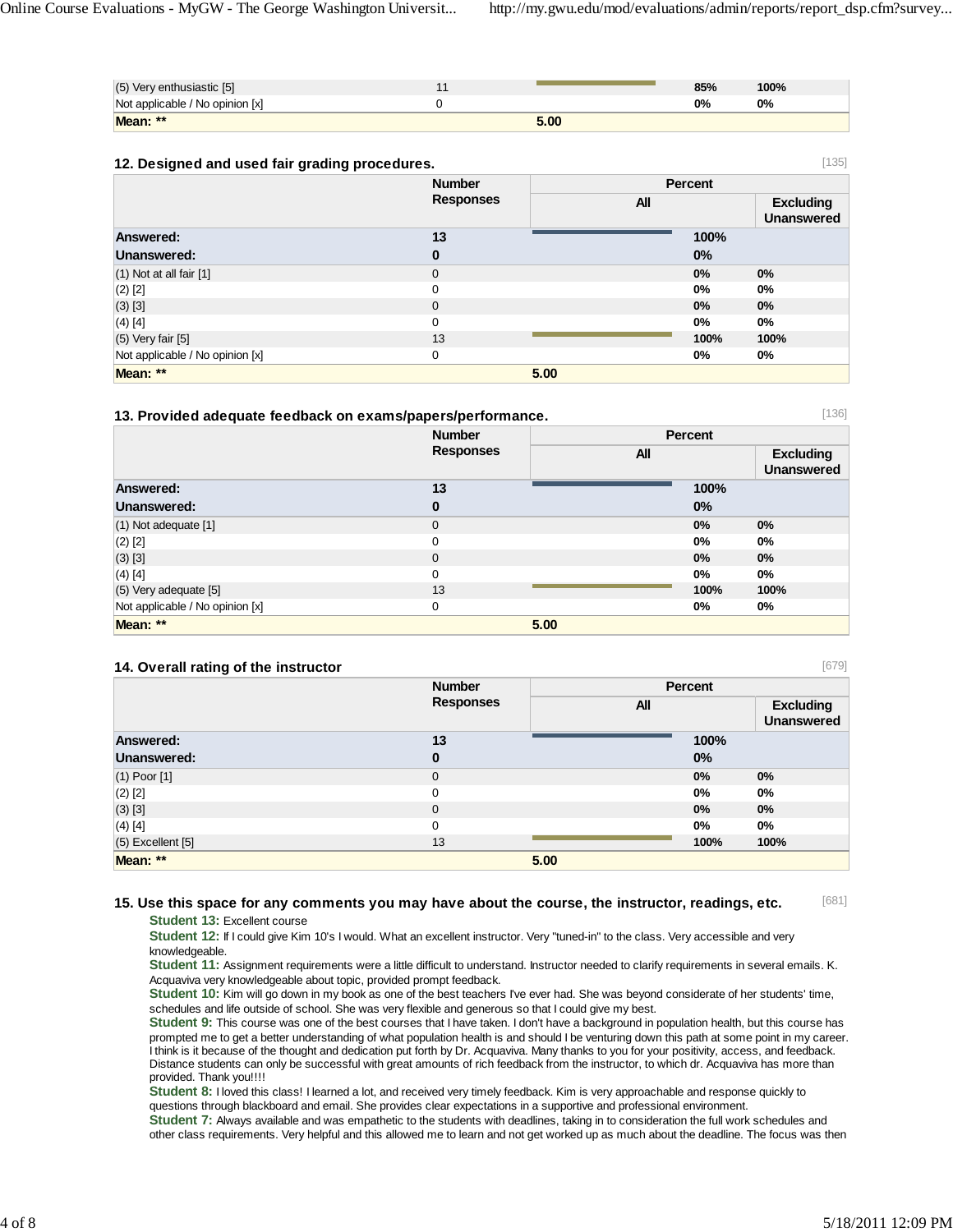on the material and the learning experience. Wish more instructors in my past were like this. Thanks

**Student 6:** Dr. Acquaviva was engaing and a great resource. She taught me to think very differently about healthcare and to view populations from a DNP level. I look forward to future classess and interaction with Dr. Acquaviva and I have no doubt that I can continue to learn a great deal from her.

**Student 5:** Dr. Acquaviva is an excellent professor, always available and accessible to answer questions and to clarify assignment. She is also very understanding and treats students as adult learners and understands that although we are students, we also have families and other jobs. I would highly recommend this class - I have learned a lot that is applicable to what I do now.

**Student 4:** The instructor was knowledgeable, engaged, energetic, and truly a pleasure to interact with. By far the most responsive and understanding instructor I experienced in my GWU educational experience. If they were all like Dr. Acquaviva I would have less apprehension about continuing in the program. As an adult learner with a professional career and a family, having an instructor that provides immediate feedback relate to papers and projects as well as grades and level of participation, allowed me to catch my breath from time to time knowing fully where I stood in the class. This level of responsiveness can it be understated.

**Student 3:** The instructor was very accessible at all times. She was very thorough in describing exactly what was expected on projects with immediate feedback on drafts. I thought the course content was very applicable to my practice. If there was a circle for the number "6" I would have checked that one and it would read SUPERIOR for all questions

**Student 2:** This was a great course. I especially appreciate how well organized it was and how responsive Dr. Acquaviva has been to the class and its concerns.

**Student 1:** I cannot rave enough about Kim Aquaviva. Her teaching skill and style were exemplary. She fostered critical thinking without being critical, and inspired a renewed focus on populations that are worthy of our improved and sustained efforts in providing health care

#### **Department-Specific Questions**

#### **16. Expected grade in the course**

| $\frac{1}{2}$ . $\frac{1}{2}$ . $\frac{1}{2}$ . $\frac{1}{2}$ . $\frac{1}{2}$ . $\frac{1}{2}$ . $\frac{1}{2}$ . $\frac{1}{2}$ . $\frac{1}{2}$ . $\frac{1}{2}$ . $\frac{1}{2}$ . $\frac{1}{2}$ . $\frac{1}{2}$ . $\frac{1}{2}$ . $\frac{1}{2}$ . $\frac{1}{2}$ . $\frac{1}{2}$ . $\frac{1}{2}$ . $\frac{1}{2}$ . $\frac{1}{2}$ . |                                   |     |                |                                       |
|---------------------------------------------------------------------------------------------------------------------------------------------------------------------------------------------------------------------------------------------------------------------------------------------------------------------------------|-----------------------------------|-----|----------------|---------------------------------------|
|                                                                                                                                                                                                                                                                                                                                 | <b>Number</b><br><b>Responses</b> |     | <b>Percent</b> |                                       |
|                                                                                                                                                                                                                                                                                                                                 |                                   | All |                | <b>Excluding</b><br><b>Unanswered</b> |
| Answered:                                                                                                                                                                                                                                                                                                                       | 13                                |     | 100%           |                                       |
| Unanswered:                                                                                                                                                                                                                                                                                                                     | 0                                 |     | 0%             |                                       |
| Α                                                                                                                                                                                                                                                                                                                               | 13                                |     | 100%           | 100%                                  |
| B                                                                                                                                                                                                                                                                                                                               | 0                                 |     | 0%             | $0\%$                                 |
| C                                                                                                                                                                                                                                                                                                                               | $\mathbf 0$                       |     | 0%             | $0\%$                                 |
| D                                                                                                                                                                                                                                                                                                                               | 0                                 |     | 0%             | $0\%$                                 |
| F                                                                                                                                                                                                                                                                                                                               | 0                                 |     | 0%             | $0\%$                                 |
| Don't know                                                                                                                                                                                                                                                                                                                      | 0                                 |     | 0%             | 0%                                    |

#### **17. Course expectations were clear.**

|                               | <b>Number</b>    | Percent    |      |                                       |
|-------------------------------|------------------|------------|------|---------------------------------------|
|                               | <b>Responses</b> | <b>All</b> |      | <b>Excluding</b><br><b>Unanswered</b> |
| <b>Answered:</b>              | 13               |            | 100% |                                       |
| Unanswered:                   | $\bf{0}$         |            | 0%   |                                       |
| $(1)$ Strongly disagree $[1]$ |                  | −          | 8%   | 8%                                    |
| $(2)$ [2]                     | $\Omega$         |            | 0%   | 0%                                    |
| $(3)$ [3]                     | $\mathbf{0}$     |            | 0%   | 0%                                    |
| $(4)$ [4]                     |                  |            | 8%   | 8%                                    |
| (5) Strongly agree [5]        | 11               |            | 85%  | 85%                                   |
| Not applicable/No opinion [x] | $\mathbf 0$      |            | 0%   | $0\%$                                 |
| Mean: **                      |                  | 4.62       |      |                                       |

#### **18. Course materials were relevant and current.**

|                               | <b>Number</b>    |                | <b>Percent</b> |                                       |
|-------------------------------|------------------|----------------|----------------|---------------------------------------|
|                               | <b>Responses</b> | <b>All</b>     |                | <b>Excluding</b><br><b>Unanswered</b> |
| Answered:                     | 13               |                | 100%           |                                       |
| Unanswered:                   | $\bf{0}$         |                | 0%             |                                       |
| (1) Strongly disagree [1]     | $\mathbf{0}$     |                | 0%             | 0%                                    |
| $(2)$ [2]                     | 0                |                | 0%             | 0%                                    |
| (3) [3]                       | $\mathbf{0}$     |                | 0%             | 0%                                    |
| $(4)$ [4]                     |                  | <b>College</b> | 8%             | 8%                                    |
| (5) Strongly agree [5]        | 12               |                | 92%            | 92%                                   |
| Not applicable/No opinion [x] | 0                |                | 0%             | $0\%$                                 |
| Mean: **                      |                  | 4.92           |                |                                       |

[1765]

[1766]

[2311]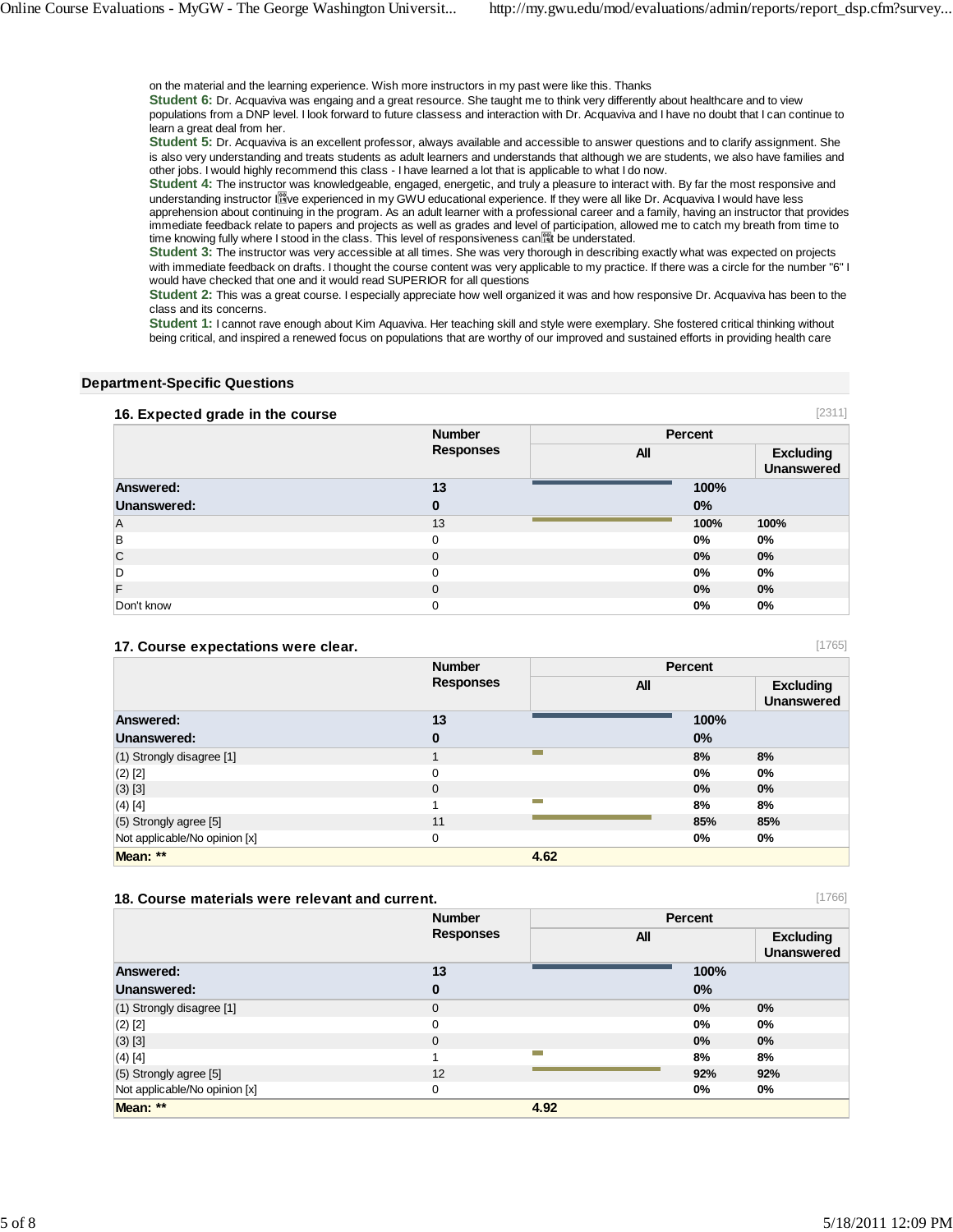| [1767]<br>19. Materials in Blackboard were organized and easily accessible. |                  |      |         |                                       |
|-----------------------------------------------------------------------------|------------------|------|---------|---------------------------------------|
|                                                                             | <b>Number</b>    |      | Percent |                                       |
|                                                                             | <b>Responses</b> | All  |         | <b>Excluding</b><br><b>Unanswered</b> |
| Answered:                                                                   | 13               |      | 100%    |                                       |
| Unanswered:                                                                 | $\bf{0}$         |      | 0%      |                                       |
| $(1)$ Strongly disagree $[1]$                                               | 0                |      | 0%      | 0%                                    |
| $(2)$ [2]                                                                   | $\Omega$         |      | 0%      | 0%                                    |
| $(3)$ [3]                                                                   | 0                |      | 0%      | 0%                                    |
| $(4)$ [4]                                                                   |                  |      | 8%      | 8%                                    |
| $(5)$ Strong agree [5]                                                      | 12               |      | 92%     | 92%                                   |
| Not applicable/No opinion [x]                                               | 0                |      | $0\%$   | 0%                                    |
| Mean: **                                                                    |                  | 4.92 |         |                                       |

| [1445]<br>20. Feedback on assignments and examinations was received in a timely manner. |                  |            |                                       |  |
|-----------------------------------------------------------------------------------------|------------------|------------|---------------------------------------|--|
|                                                                                         | <b>Number</b>    | Percent    |                                       |  |
|                                                                                         | <b>Responses</b> | <b>All</b> | <b>Excluding</b><br><b>Unanswered</b> |  |
| Answered:                                                                               | 13               | 100%       |                                       |  |
| Unanswered:                                                                             | 0                | $0\%$      |                                       |  |
| $(1)$ Strong disagree [1]                                                               | $\Omega$         | 0%         | $0\%$                                 |  |
| $(2)$ [2]                                                                               | 0                | 0%         | $0\%$                                 |  |
| (3) [3]                                                                                 | $\mathbf{0}$     | 0%         | $0\%$                                 |  |
| $(4)$ [4]                                                                               | $\Omega$         | $0\%$      | 0%                                    |  |
| (5) Strongly agree [5]                                                                  | 13               | 100%       | 100%                                  |  |
| Not applicable/ No opinion [x]                                                          | 0                | 0%         | 0%                                    |  |
| Mean: **                                                                                |                  | 5.00       |                                       |  |

| 21. The instructor encouraged discussions, questions, and the expression of ideas. |                  |      |                |                                |
|------------------------------------------------------------------------------------|------------------|------|----------------|--------------------------------|
|                                                                                    | <b>Number</b>    |      | <b>Percent</b> |                                |
|                                                                                    | <b>Responses</b> | All  |                | <b>Excluding</b><br>Unanswered |
| Answered:                                                                          | 13               |      | 100%           |                                |
| Unanswered:                                                                        | 0                |      | $0\%$          |                                |
| (1) Strongly disagree [1]                                                          | 0                |      | $0\%$          | 0%                             |
| $(2)$ [2]                                                                          | 0                |      | $0\%$          | $0\%$                          |
| $(3)$ [3]                                                                          | 0                |      | $0\%$          | 0%                             |
| (4) [4]                                                                            | 0                |      | 0%             | $0\%$                          |
| (5) Strongly agree [5]                                                             | 13               |      | 100%           | 100%                           |
| Not applicable/No opinion [x]                                                      | 0                |      | 0%             | 0%                             |
| Mean: **                                                                           |                  | 5.00 |                |                                |

### **22. The instructor encouraged the use of current resources.**

|                           | <b>Number</b>    |            | Percent |                                       |
|---------------------------|------------------|------------|---------|---------------------------------------|
|                           | <b>Responses</b> | <b>All</b> |         | <b>Excluding</b><br><b>Unanswered</b> |
| Answered:                 | 13               |            | 100%    |                                       |
| Unanswered:               | $\bf{0}$         |            | 0%      |                                       |
| (1) Strongly disagree [1] | $\mathbf{0}$     |            | 0%      | $0\%$                                 |
| $(2)$ [2]                 | $\mathbf 0$      |            | 0%      | 0%                                    |
| (3) [3]                   | $\mathbf{0}$     |            | 0%      | $0\%$                                 |
| $(4)$ [4]                 | 0                |            | 0%      | $0\%$                                 |
| $(5)$ Strongly agree [5]  | 13               |            | 100%    | 100%                                  |
| Not applicable/No opinion | 0                |            | 0%      | 0%                                    |
| Mean: **                  |                  | 5.00       |         |                                       |

| 23. The instructor used effective instructional strategies. |               | [2313]         |  |
|-------------------------------------------------------------|---------------|----------------|--|
|                                                             | <b>Number</b> | <b>Percent</b> |  |

[2312]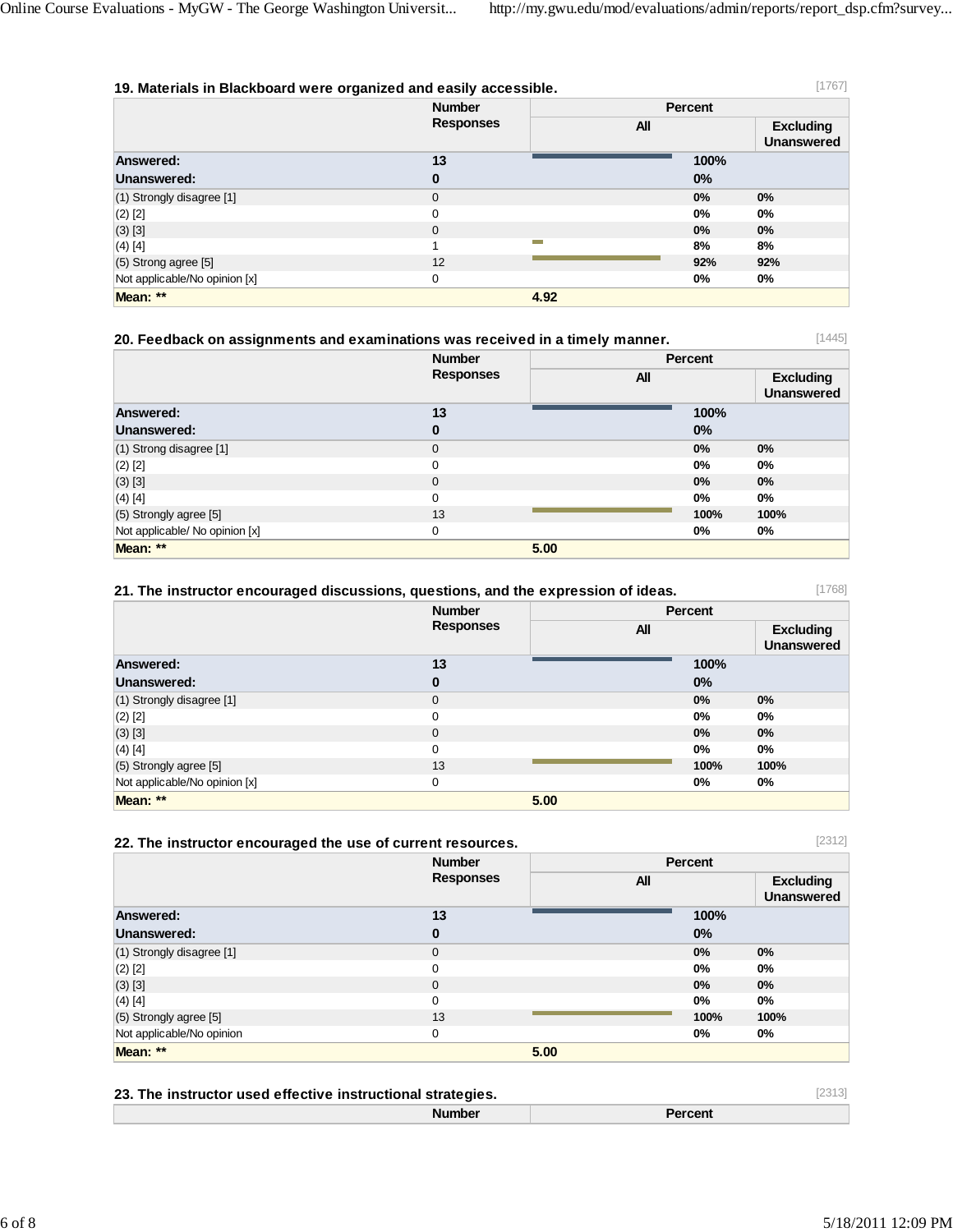|                               | <b>Responses</b> | All  |      | <b>Excluding</b><br><b>Unanswered</b> |
|-------------------------------|------------------|------|------|---------------------------------------|
| Answered:                     | 13               |      | 100% |                                       |
| Unanswered:                   | $\bf{0}$         |      | 0%   |                                       |
| $(1)$ Strongly disagree $[1]$ | $\mathbf 0$      |      | 0%   | $0\%$                                 |
| $(2)$ [2]                     | 0                |      | 0%   | 0%                                    |
| $(3)$ [3]                     | $\mathbf 0$      |      | 0%   | $0\%$                                 |
| $(4)$ [4]                     | 0                |      | 0%   | $0\%$                                 |
| (5) Strongly agree [5]        | 13               |      | 100% | 100%                                  |
| Not applicable/No opinion     | 0                |      | 0%   | 0%                                    |
| Mean: **                      |                  | 5.00 |      |                                       |

#### [2314] **24. Please describe the most positive aspect(s) of this course. What should stay the same? (If multiple instructors are responsible for implementing this course, identify the instructor by name when applicable).**

**Student 12:** The way Kim would "re-clarify" instructions for upcoming assignments. She took into account our other courses and adjusted due dates/times to give us real life expectations.

**Student 11:** Assignments were good, challenging.

**Student 10:** The program evaluation was the project which I learned the most. There needs to be a structured grading rubric and better text for this assignment.

**Student 9:** Great assignments. Learned a great deal...dr. Acquaviva's presentation was a ver helpful to our success in this course. **Student 1:** Current information and resources Availability of the instructor at all and any time Thought provoking topics were covered Consideration of our time and effort in producing quality work

**Student 7:** As above the appreciation by the instructor of the full schedules with work/school/family and getting it all fit i. The subject matter, I am much more aware of issues in the population, community and the overlap of so many processes to allow for access to healthcare.

**Student 6:** The most positive aspect of the course was the instructor. I do not believe I would have gained as much from the subject matter as I did because of the guidance provided and the great atmosphere created on the discussion board by the instructor. **Student 5:** I enjoyed working on the project for this class - It was nice to have feedback for the different stages of the paper to help increase understanding on what was to be expected

**Student 4: It should stay the same.** 

**Student 3:** Allowing drafts and breaking down large assignments was very positive. Feedback before forging into the unknown really helps.

**Student 2:** The initial material on special populations was particularly enlightening and heightened my determination to contribute to "fixing" the healthcare system.

**Student 13:** Dr. Aquaviva is an excellent instructor and should be used as a role model for other instructors in regads to her accessibiity to students and timely response to questions. She fostered a sense of sharing and "no questions are stupid" approach that created an excellent learning environment.

**Student 8:** The most positive aspect for me was feeling as though the instructor wanted me to learn, so she proactively alleviated fears about the course. I found that I not only learned new things, but I now think about population health issues in a new light. The positive feedback that was provided prompted further study and learning.

#### [2315] **25. Which aspect(s) of the course need(s) the greatest improvement and what recommendations do you have for improvement? (If multiple instructors are responsible for implementing this course, identify the instructor by name when applicable).**

**Student 10:** I did not find the discussions on vulnerable populations that enlightening. I've had courses on this before and was more impressed with the content I saw in my undergrad what was presented in this course. There were too many texts for this class. I mostly used the on-line references that were on blackboard and barely cracked a book. I wish I hadn't wasted the money.

**Student 9:** The one area that I would say that could have had a little more explanation and discussion would have been the math problems. The problems weren't always so clear cut...maybe a lesson with examples of how the information was extracted would have been helpful to practice with prior to submitting the assignment for a grade.

**Student 8:** I honestly can not think of a thing I would change! Very memorable class.

**Student 7:** I have no thoughts to offer on the down side of this class.

**Student 5:** Having a grading rubric would be helpful to clarify expectations

**Student 4:** No recommendations for improvement!

**Student 2:** Spacing the big projects out was a big help. The only technological challenge was accessing the final online reading.

**Student 1:** Cannot provide any improvements. Loved the course just as is!

**Student 13:** None

**Student 12:** The interview requirement could have been discussed earlier in the semester. I didn't really look ahead and was caught off guard for the requirement. I was able to secure an interview, but it may not have went so smoothly. Just a suggestion...not really a major issue.

**Student 11:** Easier if class divided into smaller groups for responding to assignments. Difficult when the entire class is responding to each other -- some people's conversations were lacking responses and others were inundated with responses. May make for more meaningful discussions.

\*\* - *Mean is calculated only for questions whose answers have a numerical value (indicated in square brackets* [ ] *next to each answer). It does not include "Not available/Not applicable" answers (indicated as* [x]*).*